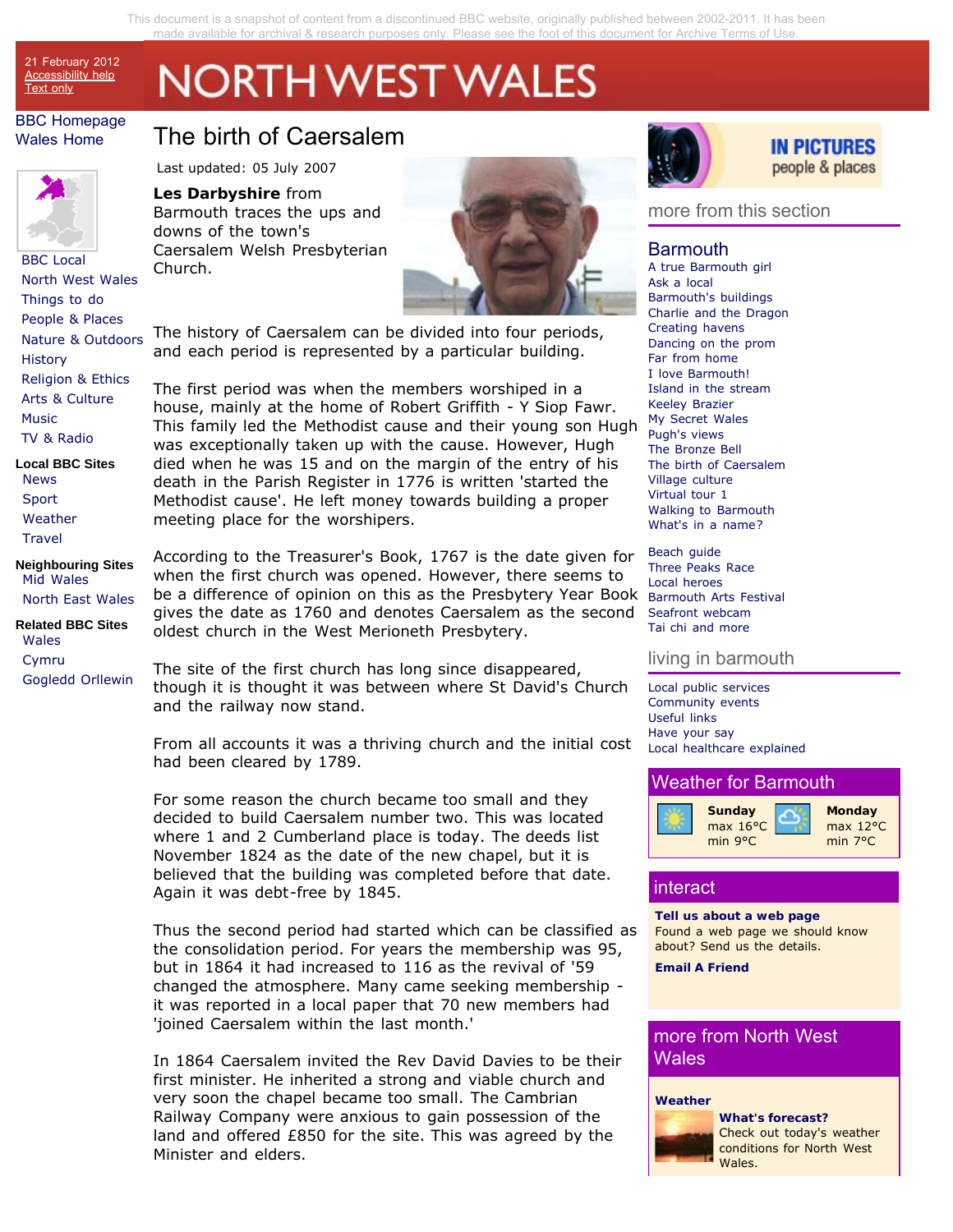Rosaline Jones states in her book that the British School was opened in Caersalem number two around 1846 and continued later at Caersalem number three until the new school was built.

**[The story of Caersalem continues...](#page-2-0)**



Sign up for weekly updates to find out what's new on the site.

**Newsletter**

### **Activities**



**Head for adventure** Your guide to pursuits on mountains, rivers and at

LLEOL | MI | Gogledd Orllewin



Tai Hanesyddol O blastai crand i ffermydd gwledig, camwch dros drothwy rhai o dai mwyaf

hanesyddol yr ardal

sea.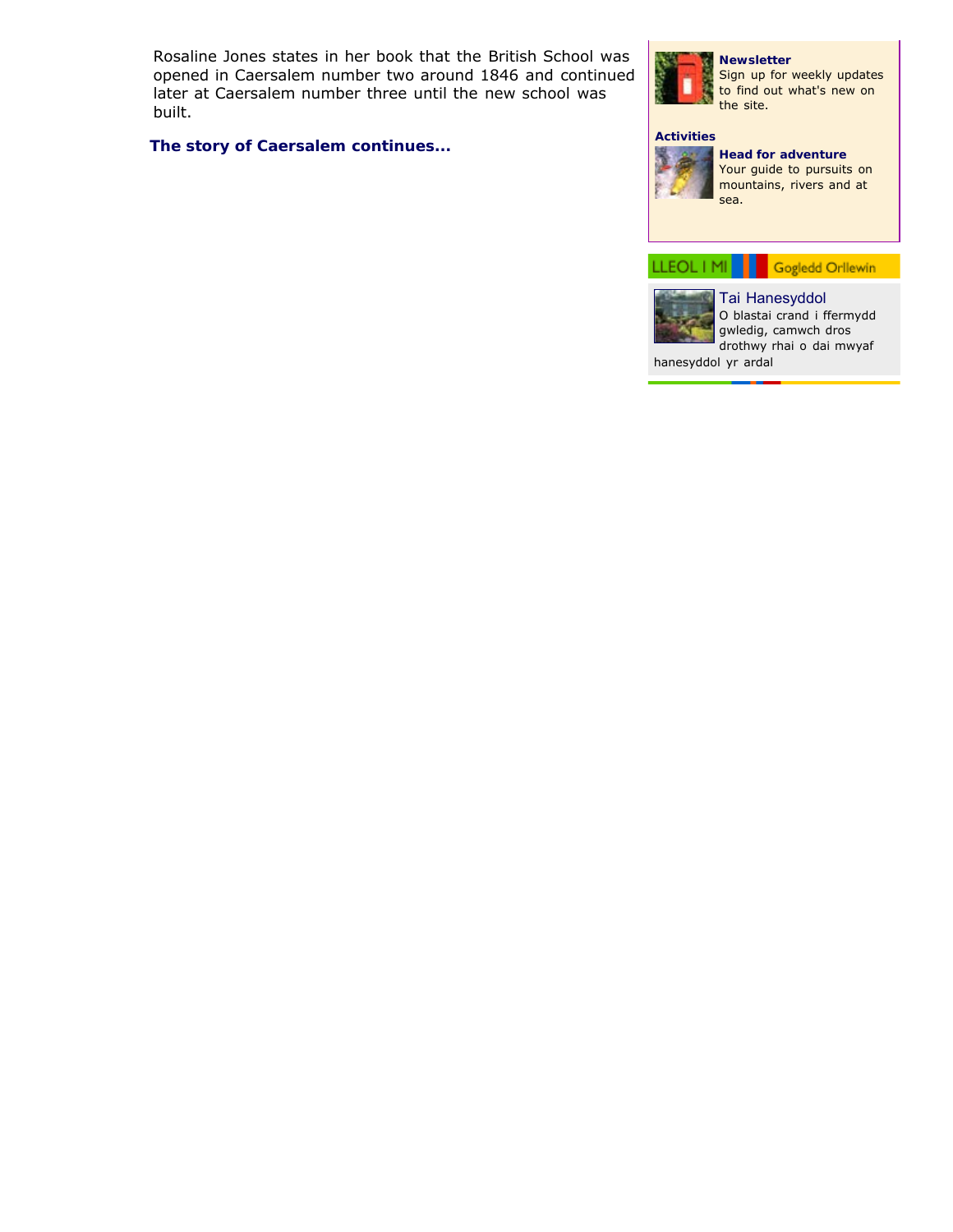# **NORTH WEST WALES**

### <span id="page-2-0"></span>BBC Homepage Wales Home

## Caersalem continues

Last updated: 05 July 2007



BBC Local North West Wales Things to do People & Places Nature & Outdoors **History** Religion & Ethics Arts & Culture Music TV & Radio **Local BBC Sites**

News Sport **Weather Travel** 

**Neighbouring Sites** Mid Wales North East Wales

**Related BBC Sites** Wales Cymru Gogledd Orllewin A new site had to be located and some land in front of the Lion Hotel was purchased for £380. The cost of the new building was around £2,500 and it was capable of holding between 600 and 700 worshipers. The Rev David Davies retired in 1874 and only £700 remained outstanding.

The Rev RH Morgan followed as minister. He was a native of Dyffryn Ardudwy and received his early teaching there. He was secretary of the North Wales Association from 1883 till 1887. He worked hard to attain a place of worship for the English-speaking residents of Barmouth.

Also during this period a small chapel was built at Llanaber - 'Parsel'. It was a branch of Caersalem and held Sunday School on the Sunday mornings, sermon in the afternoon and occasionally a prayer meeting mid week. The first sermon is recorded as having taken place on June 1856. Previously meetings had been held at various houses, and Hendre Coed is mentioned in particular.

The third period of Caersalem represents the period of benevolence influence and a golden era between the church and the town. When The Rev Gwynoro Davies came to Caersalem in 1887, through his leadership membership increased steadily and in 1892 it had reached its zenith of 440.

Christ Church was officially opened in 1878 and became Caersalem's eldest daughter, with Park Road later becoming its youngest when it was built in 1893. The church had 150 members, mostly from Caersalem, but the mother church soon increased its membership due to the influence of the revival of 1904.

Like many societies, the Great War of 1914-18 affected the cause and naturally the membership diminished. By 1920 the membership was 347 with 100 children. There was a slight improvement the following year, but in effect this was the period of the beginning of the general deterioration in church membership.

Gwynoro Davies served Caersalem and the town with a firm hand and exceptional wisdom. He was elected chairman of the Urban Council for many years and was also a personal friend of David Lloyd George.

He was invited to lecture in America and was also a keen musician. His ideas and thinking were modern and innovative. He received many calls to various churches, but declined them all and always said 'the only Caersalem which would take him away from Caersalem Y Bermo would be the



### **FUN & GAMES** quizzes & more

### more from this section

### Barmouth

A true Barmouth girl Ask a local Barmouth's buildings Charlie and the Dragon Creating havens Dancing on the prom Far from home I love Barmouth! Island in the stream Keeley Brazier My Secret Wales Pugh's views The Bronze Bell The birth of Caersalem Village culture Virtual tour 1 Walking to Barmouth What's in a name?

Beach guide Three Peaks Race Local heroes Barmouth Arts Festival Seafront webcam Tai chi and more

### living in barmouth

Local public services Community events Useful links Have your say Local healthcare explained



### interact

**Tell us about a web page** Found a web page we should know about? Send us the details.

**Email A Friend**

### more from North West **Wales**

### **Food & Drink**



**Full of flavour** Is your favourite local produce or recipe in our quide?